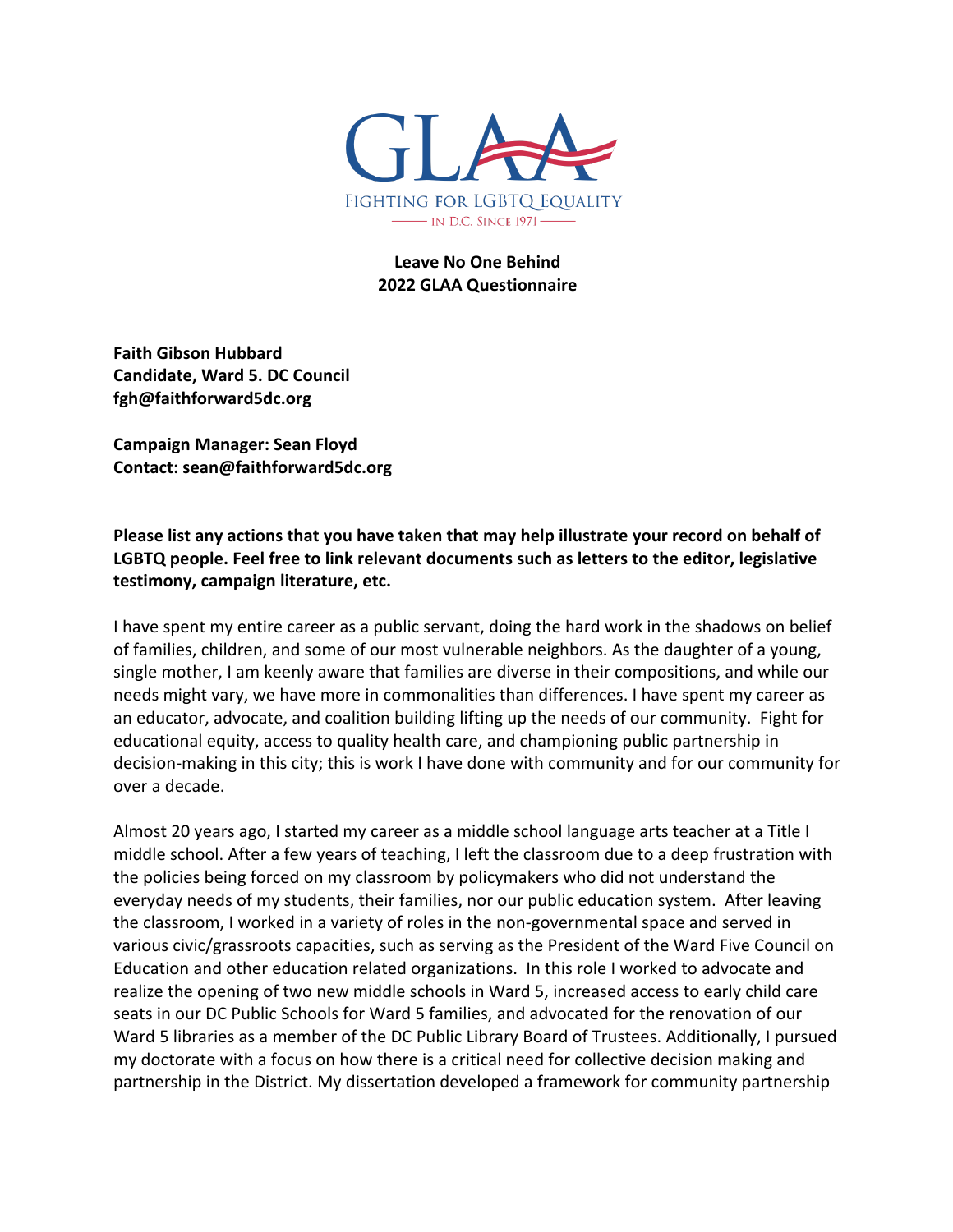in decision-making specific to the District of Columbia to support the fostering of trust and to create policy solutions driven by community voice, input, and ownership.

In 2015, I was appointed by the District of Columbia State Board of Education to be the first Chief Student Advocate for the District of Columbia. In this capacity I established the DC Office of the Student Advocate to support District families and residents in navigating public education in the District of Columbia. I led the office for four years (May 2015 until April 2019). In this work, I fought hard to ensure that students and families were at the forefront of our city's actions on education, fighting for legislation to overhaul our city's student discipline policy, creating a host of resource tools and guides to support the awareness and advocacy of families, working on special education issues, working to support the needs of students with incarcerated parents, student safe passage and violence interruption, and more.

In 2018, while serving as the Chief Student Advocate for the District of Columbia, I was appointed by the District of Columbia State Board of Education to serve as the Interim Ombudsman for Public Education, leading the DC Office of the Ombudsman for Public Education to support District families, and all education stakeholders and schools, in mitigating their complaints and concerns. I served in this role, along with my duties as Chief Student Advocate, for almost 9 months while the State Board searched for a new Ombudsman.

In 2019, I was appointed by Mayor Muriel Bowser to be the first Executive Director of Thrive by Five DC, where I established the office and the Thrive by Five Coordinating Council. Thrive by Five's mission is to create the best possible start for DC children by connecting families and caregivers with a community of resources, education, and support that all children need to thrive by five by working together across the District, we can connect families with the services and programs, resources and support designed to nurture the whole child and prepare them for lifelong success. In addition to the Thrive by Five Coordinating Council, for three years I led the planning and execution of the Mayor's National Maternal & Infant Health Summit. Maternal and infant health is an area that impacts us all. In this work I was determined to focus on the whole family and whole community approach and partnered with Sheila Alexander-Reid and the Mayor's Office of LGBTQ Affairs to ensure the voice of the LGBTQ community was reflected and heard in this summit and the work of Thrive by Five. We worked together to host sessions about how maternal and infant health impacts in the LGBTQ community and discussed policy solutions to support our LGBTQ neighbors on the journey to parenthood and beyond. The Mayor's Office of LGBTQ Affairs was an important partner in the annual planning of the National Maternal & Infant Health Summit and the year-round work of Thrive by Five DC and the Thrive by Five Coordinating Council.

In 2021, I was appointed to be the Director of the Mayor's Office of Community Affairs. I served in that role, and in the role of Executive Director for Thrive by Five DC, until my departure from DC Government in September 2021in order to run for the Ward 5 seat on the Council of the District of Columbia (DC Council). In my role as the Director of the Mayor's of Community Affairs I was responsible for overseeing thirteen offices, one of those offices was the Mayor's Office of LGBTQ Affairs. In my role as Director, I worked closely with the LGBTQ office to realize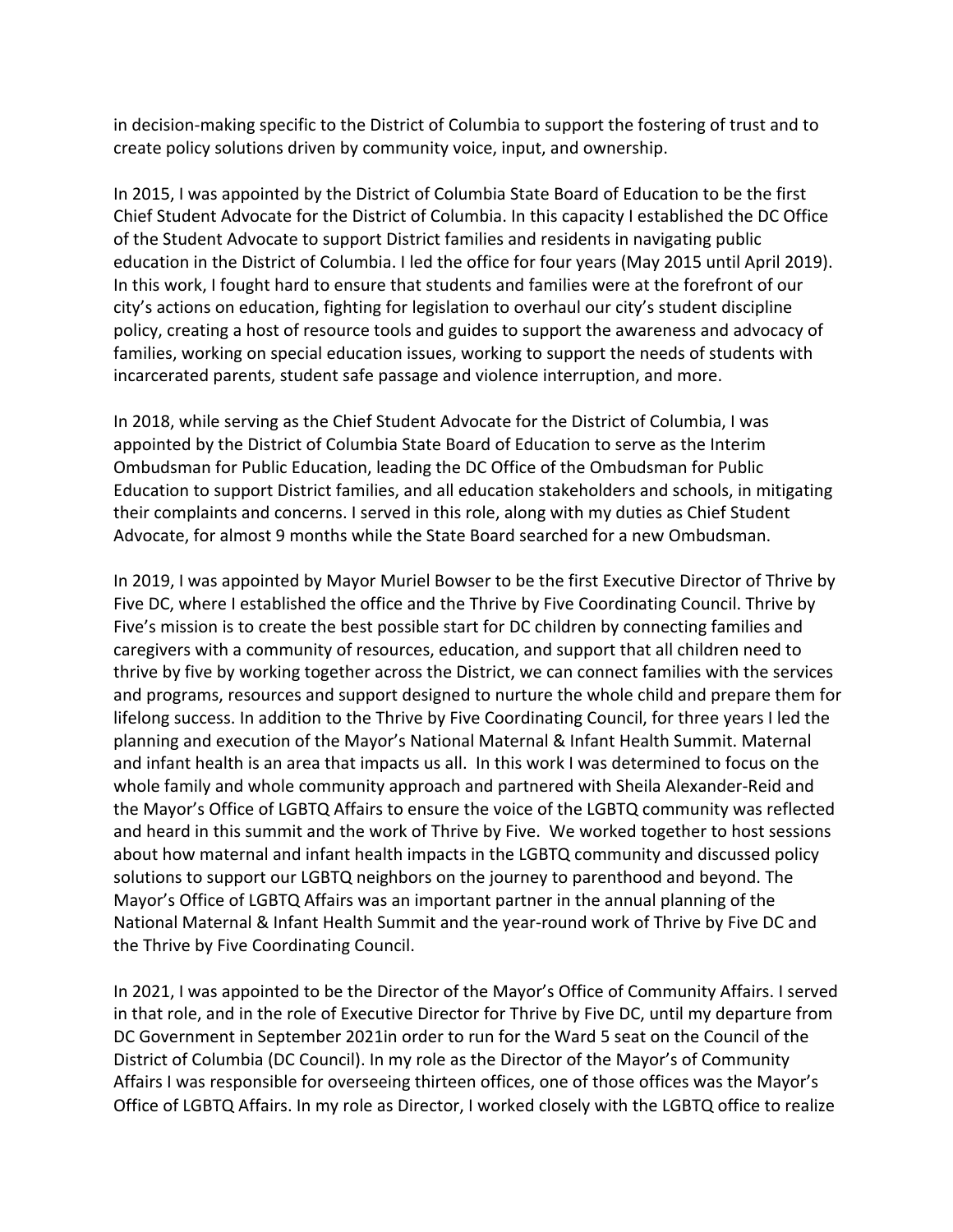new grant funding to be administered by the office. I was proud to be a part of that work. My tenure was also at the high of the COVID-19 pandemic, so much of my time was making sure to connect neighbors to critical resources and information – such as STAY DC rental assistance, leading our city's vaccine outreach program and increasing vaccinations access points for neighbors, unemployment insurance and supports, outreach to the hospitality industry and small business to offer critical supports, and more.

### **Housing**

**Question: Do you support providing sufficient affordable housing units for all households earning less than 30% of the Area Median Income (AMI), such as, allocating vacant apartments to very low-income households, ensuring sufficient funds for the Housing Production Trust Fund are dedicated to these renters, and strengthening inclusionary zoning laws?**

YES, I support providing and increasing funding to create, sustain, and preserve affordable housing units in the District at all levels of need – but particularly households earning less than 30% of AMI. If we are truly going to reach the goal, I believe that we must we willing to take things a step further to realize the goal of affordable housing for more neighbors. I believe that rent stabilization, balanced with the aggressive use of incentives, will increase our ability to focus more acutely on expanding affordability in multifamily rental properties. Expansion of tax abatements and cash incentives in exchange for affordability covenants are good first steps toward partnering with building owners to move toward this goal. The Housing Production Trust Fund is just one tool of many we must scale and grow but in addition to the need for the measured and strategic expansion of tools like rent control to meet the needs of our neighbors we must also consider the following:

- Using the Housing Production Trust Fund as a model, create dedicated funding focused on the development of workforce housing. This fund would explore ways to subsidize affordable housing options for low to moderate income workers with the goal of creating an opportunity for workers to live and work in the District.
- Increase the percentage of inclusionary zoning requirements for housing development projects. As an interim measure, focus on inclusionary zoning plus incentives (such increased density) to encourage development projects to increase the amount of inclusionary zoning units for rent on projects currently in the cue.

## **Question: Do you support improving access to housing voucher programs by increasing the number available, as advocated for by The Way Home Campaign and LGBTQ+ Budget Coalition, and reforming program eligibility rules?**

Yes, I support increasing the number of local housing vouchers to expand access. By focusing on increasing the number of housing vouchers we fund locally we can create new opportunities for housing access for neighbors in need of support. Scaling our efforts is the only way we can continue to prioritize our affordable housing goals, as very few existing vouchers become available or turn over year over year yet the need for access continues to increase.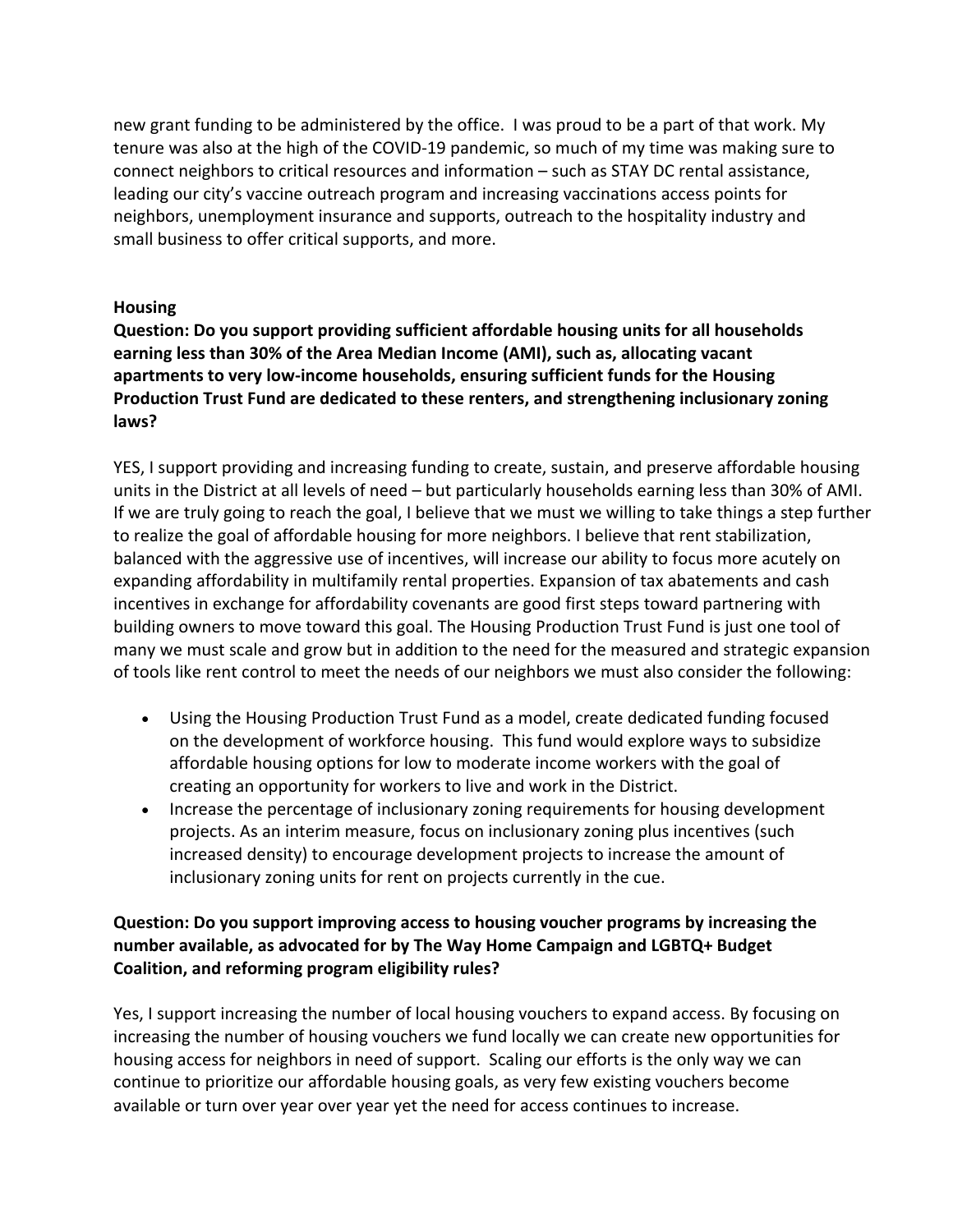Furthermore, I will also be a champion for advocating for an increase in the number of vouchers that are federally funded.

#### **Workers' Rights**

# **Question: Do you support enacting legislation decriminalizing sex work for adults, including the selling and purchasing of sex and third-party involvement not involving fraud, violence or coercion?**

As a councilmember I would like to further explore how we can work toward decriminalizing sex work, as we know the harmful effects criminal justice involvement has on neighbors in this industry and it leads to more trauma and less access to getting the help they might need. I am interested in learning more about how we can work to set up pathways to support for sex workers to and ensure they have greater access to the support and resources needed. Our current system is designed to just arrest sex workers, which only leads to more problems – deepening the cycle of abuse and trauma. I would be interested in revisiting the bill introduced by former Councilmember David Grosso, which called for extensive funding for social services targeting people who must rely on commercial sex work. We must be thoughtful in our actions – an exploration to decriminalize and offer support does not mean we should support commercial sex work. Our goal should be to provide those neighbors most impacted with the support they need, not further system involvement that will lead to adverse outcomes and contribute to a cycle of trauma.

#### **Question: Do you support repealing the subminimum wage for tipped workers?**

Voters in the District decided this issue when they voted for Initiative 77 in 2018. I did not agree with the Council voting to overturn this initiative, as we live in city where voters do not have the opportunity to vote on many initiatives or referendums. One critical element of being a Councilmember is being well versed on the issues and understanding all sides of the issue. I also see a critical role of a Councilmember as having responsibility in bring issue awareness to their constituents to support their constituents' ability to fully participate in the decisionmaking process.

## **Question: Do you support funding the Office of Human Rights (OHR) at a level that ensures the agency ends its case backlog, completes discrimination cases in a timely manner, and effectively engages in community education and outreach?**

Yes, I agree with a need to fully fund the Office of Human Rights. All government agencies should be appropriately resourced and staffed to efficiently execute their mission; this especially true for the OHR who is charged with ensuring that neighbors that fall into all protective classes receive the full protections afforded to them under our laws.

**Health**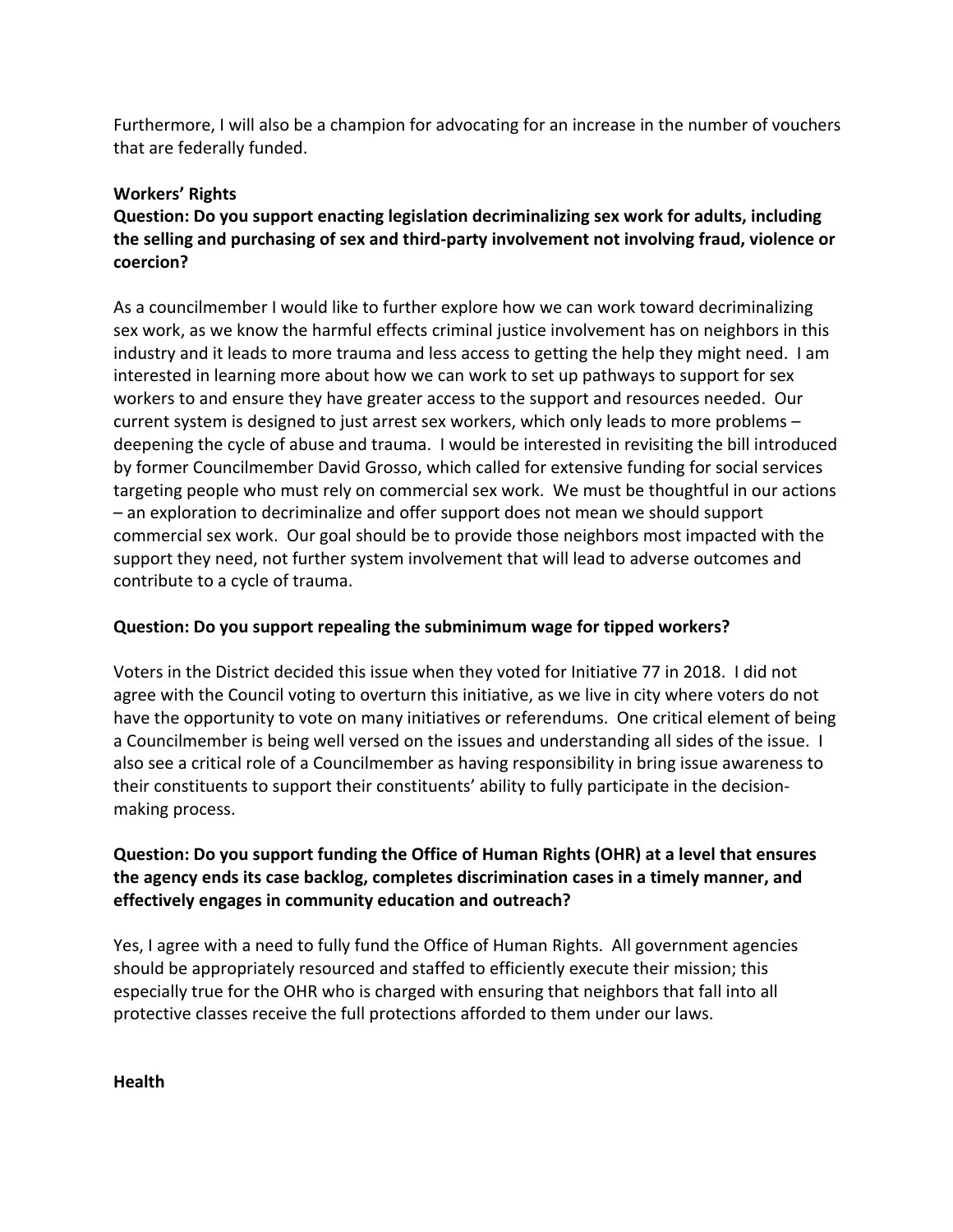### **Question: Do you support establishing overdose prevention facilities in the District to reduce deaths from drug overdoses?**

Yes, I support establishing overdose prevention facilities. There are countless examples of why this need is so critical and why we must immediately act. Just a few weeks ago, ten people lost their lives due to drug overdoses in Ward 5. Increasing access to overdose prevention facilities and giving the facilities the support, they need to reside within our communities will bring their services directly to our neighbors who are in need. Substance abuse and addition are at an all time high. Our emergency systems and hospitals are feeling the impact, while communities feel the trauma caused by a lack of easily accessible substance abuse and overdose prevention support. In partnership with the increase of facilities, we must also educate our community as to how they can be a part of the solution through knowing how to help prevent overdoses, using Narcan and other aids to reverse an overdose, and how to refer neighbors to the supports and resources within the city that can help provide substance abuse and addition counseling ad support. We must act now. Currently the facilitates we do have are overwhelmed and do not have the capacity to take on the increased need.

### **Question: Do you support removing the criminal penalties for drug possession for personal use and increasing investments in health services?**

Yes. We have enough evidence of how criminalizing drug possession in our city's history harmed our communities. Access to high quality health care services, mental health supports, housing and workforce opportunities can heal our communities and foster a fresh start for many of our neighbors in need. The impact of trauma, poverty, and the root causes of violence must be addressed and increased access to health services and other supports gives our entire community the ability to thrive.

# **Policing and incarceration Question: Do you support reducing D.C.'s total pre-COVID-19 incarcerated population by onethird to one-half by FY30?**

Yes. Mass incarceration has deeply harmed our community. We see the vestiges of the harm within our community, coupled with cycles of violence and trauma. Steps toward reducing our population of neighbors who are incarcerated can start with following recommendations from two reports – The Council for Court Excellence's District Task Force on Jails & Justice report *Jails & Justice: Our Transformation Starts Today*, which offered 80 recommendations to support the District in promoting safe communities and steps to reduce the incarcerated rates by half; secondly, the Police Reform Commission, convened by the DC Council, as published a report, which included a wide array of recommendations, focused on de-centering police and steps to improve public safety. Both reports are resources I would use to focus my efforts as a councilmember to increase public safety and promote healthy, safe communities while also reducing our rate of neighbors who have been incarcerated at rates that should make us feel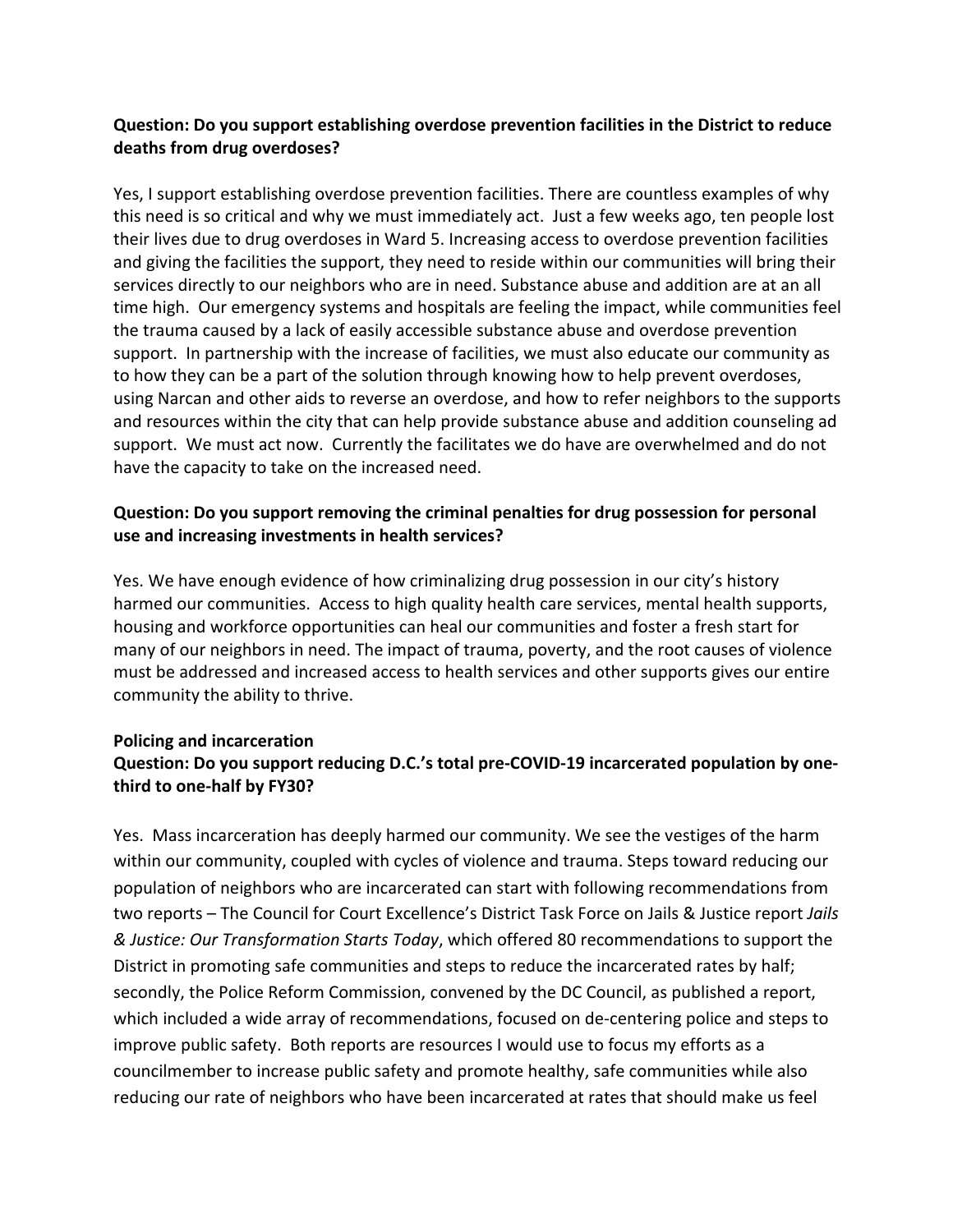uncomfortable and ready to push for change. These recommendations, coupled with the current programmatic efforts in our city's budget, can put us on the right path by.

In this city, we have models in the city of community violence and gun violence prevention programs, through our violence interruption structures and Building Blocks, but we need to connect that work more closely to upstream efforts to support the needs of young child and families. I would be a champion for ensuring families who we know need extra support get the resources they need. I will also work to champion diversion programs to keep our young people out of the justice system and push harder for increased opportunities and access points for recreational offerings and workforce exposure and experiences. We must start earlier in supporting the needs of neighbors. The same opportunities I envision for young people are similar resources and support our adult neighbors can benefit from as well. We want to make sure our neighbors are ready for the changing economy in our city and the job opportunities in might bring by focusing on the following:

Initiate a full youth apprenticeship program as a career readiness track for District high school students in all represented job sectors in the city.

Partner with DC employers to expand apprenticeship beyond the construction trades to include careers in fields such as information technology/information security, medical records keeping/informatics, financial services, automobile servicing/repair and hotel/hospitality jobs. This partnership would fit well into the ideas of the DC Infrastructure Academy by expanding its scope more broadly.

- Allocate \$5 million annually to fund pre-apprenticeship programs so DC residents are able to prepare for and take advantage of expanded apprenticeship opportunities.
- Fund the expansion of additional no cost opportunities for adult learners including expanded community college programs and locations and adding new adult charter schools focused on high demand jobs in the District.
- Appropriate funding for on-the-job training slots dedicated to District small businesses to support growing their workforce while also training District residents directly in the jobs readily available within our communities.
- Work with DC small, local businesses to create job training programs to support the career readiness of residents and to create a workforce pipeline. This effort must be connected to supports for small businesses for technical assistance, peer to peer mentoring, incubator space, and increased funding.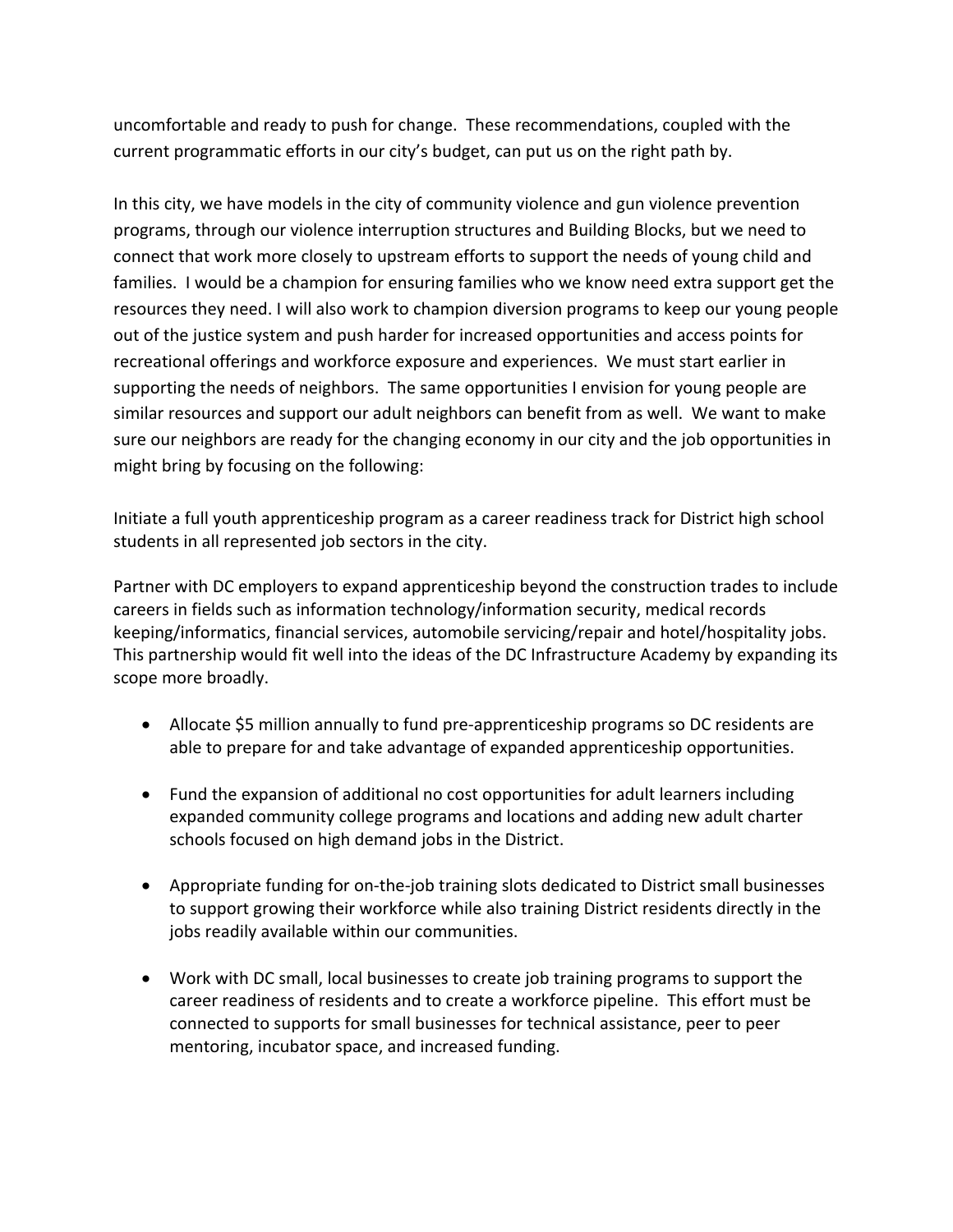• I will advance legislation to reform the expungement and criminal records sealing process in the District – to include automatic action on the sealing of records related to crimes that have since been legalized or decriminalized such as marijuana possession, so returning citizens and those with nonconviction records have a level playing field when seeking employment. Identify funding for technical assistance, peer mentorship, incubator space, and other supports to foster entrepreneurship.

We must give our neighbors an opportunity to thrive and feel a sense of belonging and support in our city.

Question: Do you support better oversight, transparency, and accountability in the process of investigating and improving D.C. jails, including establishing an independent oversight body, addressing issues impacting transgender individuals, repairing jails, and changing staff culture?

Yes. I absolutely support a need for better oversight and would be a champion for such efforts as a Councilmember. Now is the time to address this need and we have evidence of what is possible if we lean into the expertise of the community, advocates, impacted residents, and government to find solutions. We see evidence of how this can work with the Police Reform Commission the Council convened and similar conversations that have happened regarding incarceration in the District. As a Councilmember I would want to revisit previous recommendations and look to reconvene an advisory group or task force to further explore legislative actions and policy actions for a way forward.

Question: Do you support divesting from the Metropolitan Police Department (MPD) to further invest in vital programs, including anti-poverty, violence prevention, crisis intervention, and reentry?

In a city with a \$19 billion-dollar budget I believe it is possible to have all things, policing and investments in vital programs, at once. While I agree that we must decenter policing as the primary solution to crime and violence prevention, I do believe that policing an important part of a multipronged approached to tackling the manifestations of trauma, poverty, and divestment in our communities. As a councilmember I will work to:

- 1. address the root causes of violence and crime;
- 2. move away from policing and mass incarceration as the only response;
- 3. invest in prevention, intervention, and appropriate responses;
- 4. refocus our systems on a more people-centered approach to violence and public safety;
- 5. all feel a sense of belonging, safety, and care.

I believe in a balanced approach that includes prevention and intervention, as well as accountability, consequences, and responsiveness to stop the terror that is playing out in our communities. We need a public health approach that also includes coordination and communication between law enforcement, community-based organizations and our court